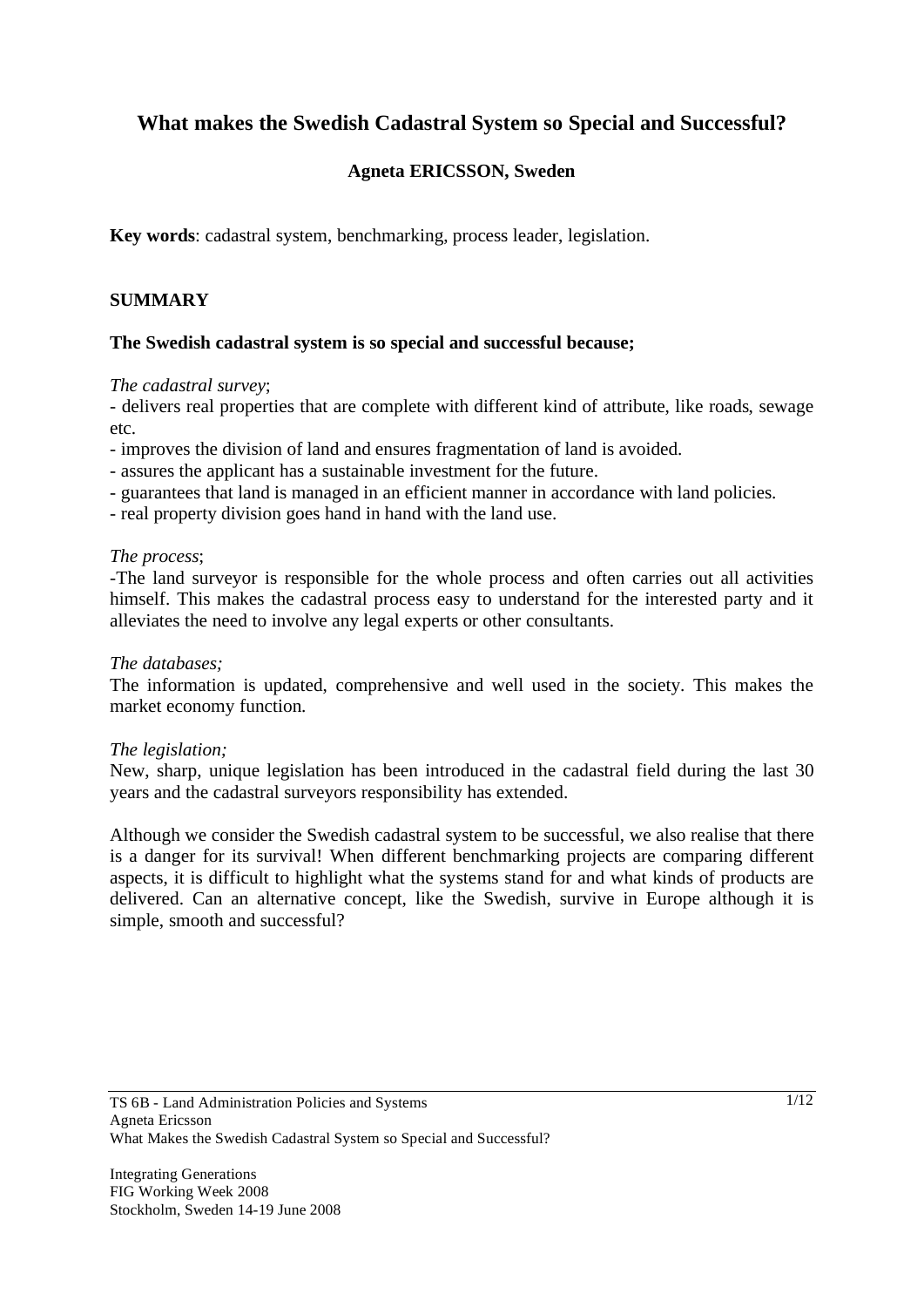# **What Makes the Swedish Cadastral System so Special and Successful?**

### **Agneta ERICSSON, Sweden**

## 1. **INTRODUCTION**

Benchmarking projects regarding different cadastral systems are continuously carried out. Nice reports are produced and hopefully the results can be used to encourage different organisations to improve their performances! But what are we comparing and how can we use the results from the different studies?

One very comprehensive study was carried out by the Nordic countries. In this study the cadastral systems in the Nordic countries were described in detail. The results from the study have been documented in two reports "Dannelse og transaktioner vedrorende fast ejendom i de nordiske lande" and "Ejendomsregistering i de nordiske lande", 2006.

The findings were presented at a seminar in Copenhagen in August 2007. During this seminar I realised that, even though we often say that the Nordic cadastral systems have a lot in common, the systems do not deliver the same products! We often use the same terminology, but in fact the words do not have the same meaning - not even in the Nordic countries!

During this seminar I started to look upon the Swedish cadastral system in a new way. I realised that there are a lot of important aspects in the Swedish system that I never have appreciated; they were simply a matter of course! The following describes different aspects that make the Swedish cadastral system so special and successful.

### **2. BACKGROUND INFORMATION**

The Swedish cadastral survey history goes back to the year 1628 when the National Land Survey was established. The surveyors started the huge task to measure all land and produce maps for the whole country. Large land reforms took place with the first one starting in 1749. At this time land was fragmented and the first land reform was quite radical; the goal was to consolidate the fragmented lands of one farmer into one parcel!



*Land consolidation, Åsen, Ovansjö, County of Gävleborg, 1757*

TS 6B - Land Administration Policies and Systems Agneta Ericsson What Makes the Swedish Cadastral System so Special and Successful?

Integrating Generations FIG Working Week 2008 Stockholm, Sweden 14-19 June 2008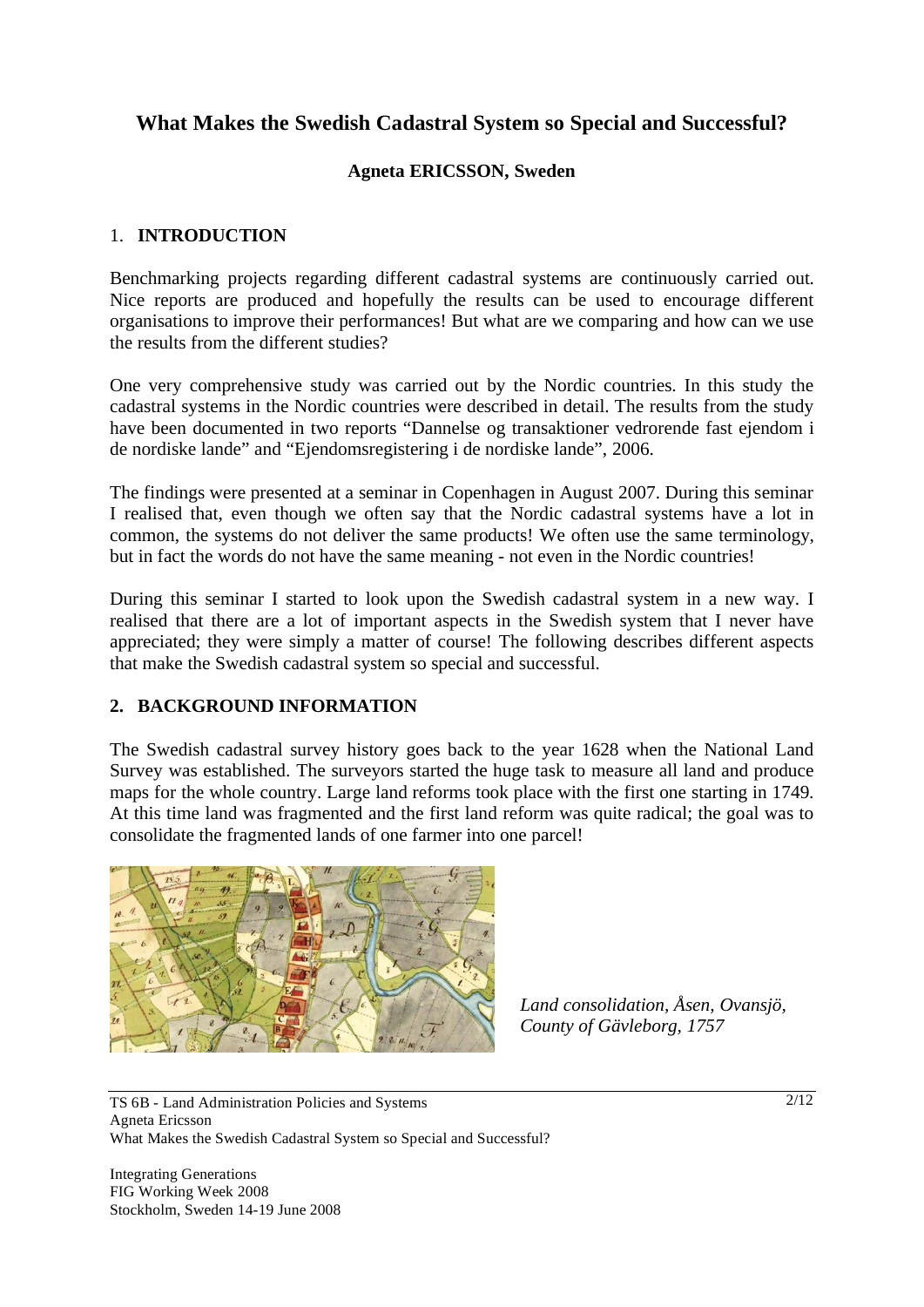But time changed and strict land reforms were replaced with total freedom. The late 1800´s was a period without any land policy and with total freedom for the land owners to split and divide land as they liked! This was the period when a lot of Swedish people immigrated to USA. The authorities thought that free division of the land could make people stay in Sweden. But this was not the case. Instead the ownership of land became fragmented and the management of land quite difficult. We still suffer from the results of this era, especially in the county of Dalarna. People do not know what they own; they can not find the real property boundaries and land can not be managed in a proper way!

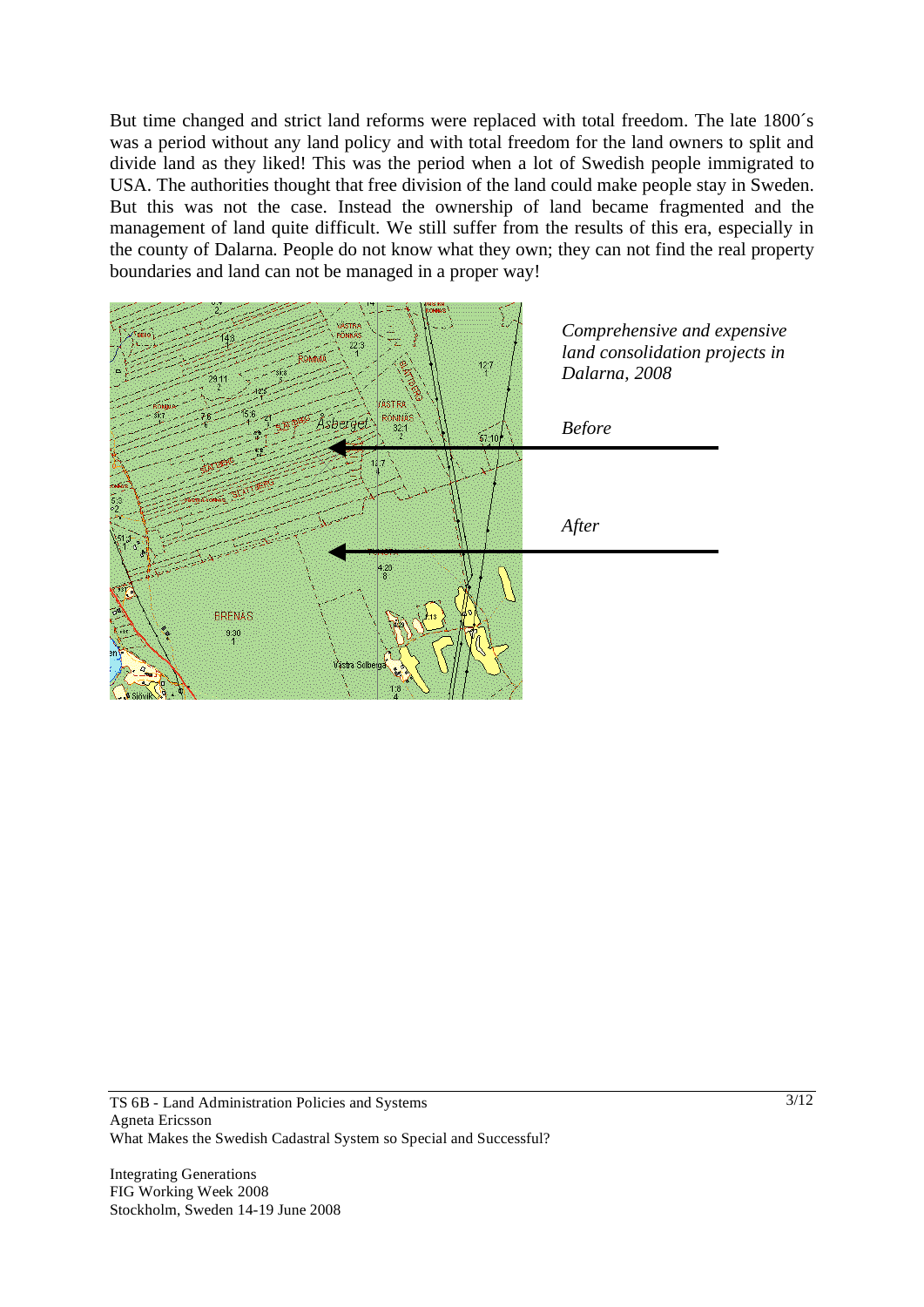## **3. THE LEGISLATION**

What did we do? New legislation was introduced in 1928 and a new era with comprehensive land consolidation projects took place.

Current, modern, legislation was established in 1972 and included a new land code and a real property formation act. At this time we also started to convert our Land Register and Real Property Register into digital form.



*The new, modern land law and real property formation act was established 1972.* 

Today's law structures are modern and logic. The laws together create the play yard for the cadastral surveyor. Together with the Planning and Building Act (1987) and Act of Environment (1999) the government has created valuable instruments to implement its land policies. The Real Property Formation Act includes subdivision, consolidation, mutations, amalgamations, property determination and registration. The law is valid in both urban and rural areas. The law is powerful and it authorises the cadastral surveyor to decide about changes in the division of land, not only on a voluntary basis. The law includes compulsory purchase. Therefore, the cadastral survey process is frequently used in infrastructure project instead of time consuming expropriation processes.

The Real property formation act states that a prerequisite to make any change in the property division is that the new division of land must be **sustainable on a long-term basis and it must be suitable for its purpose**. Otherwise it is not possible to make any change.

E.g. you can create a new real property in an area with a detail plan only if it is according to the plan.

E.g., a new real property meant to be used as a permanent house must have access to a road, water and sewage. Otherwise it is not sustainable on a long-term basis and not suitable for its purpose.

- E.g., a person wishes to buy a piece of land in order to build a summer cottage. Before the surveyor is allowed to fulfil the survey, he must make sure that there are no restrictions on the land and that there are no interests from the society. He/she must also make sure that it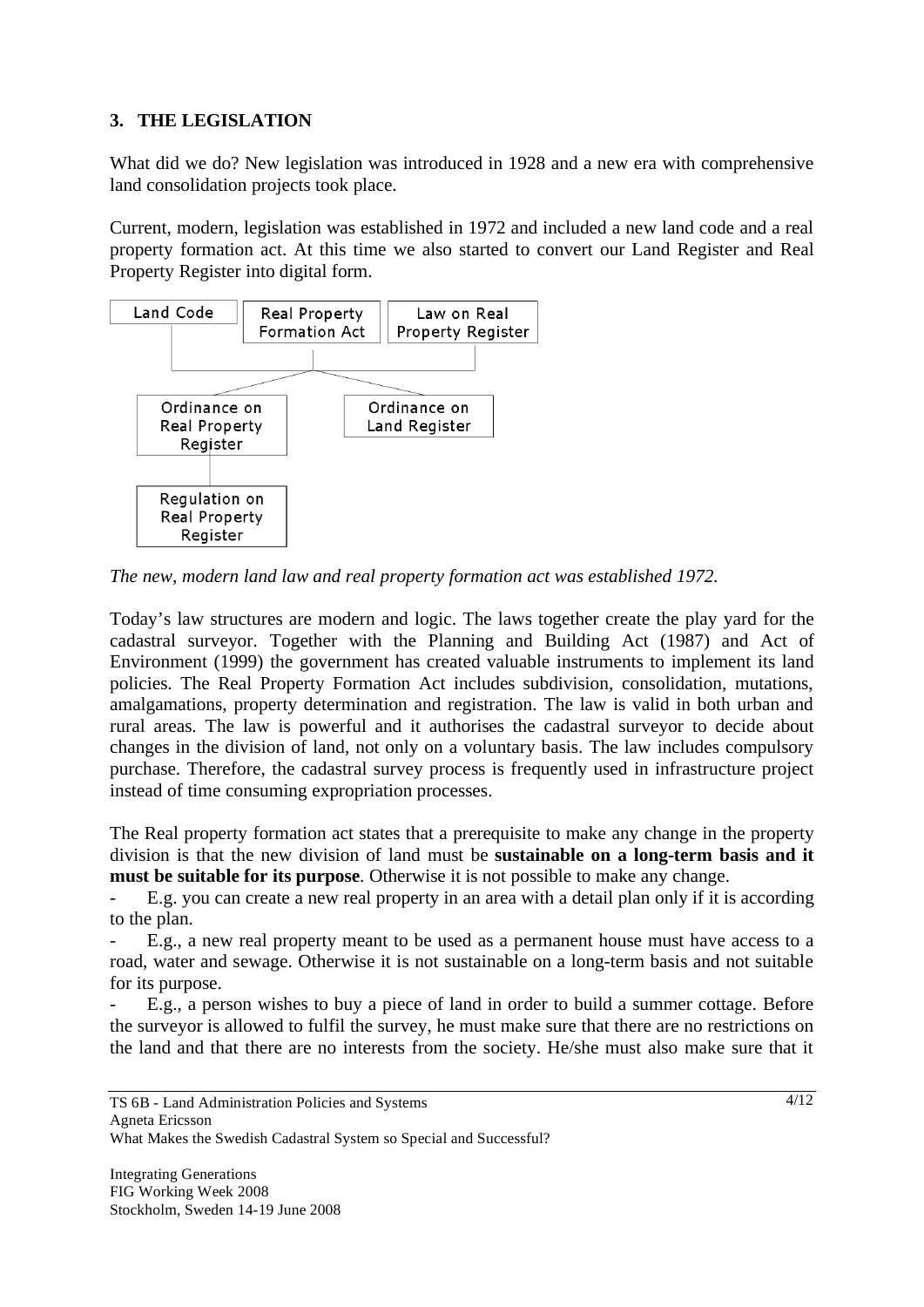will be possible to get building permission. Otherwise the new real property is not sustainable on a long-term basis and not suitable for its purpose.

- E.g. you can split a forest unit into new real properties only if the new properties can be managed as professional forestry properties.

Eg. coastal areas have special restrictions and the general public shall, as a general role, have access to the water. Therefore, a subdivision for a summerhouse can only be done in such areas as an exception.

### **Conclusion**

The cadastral survey;

- delivers real properties that are complete with different kind of attributes, like roads, sewage etc.

- improves the division of land and ensures fragmentation of land is avoided.

- assures the applicant a sustainable investment for the future.

- guarantees that land is managed in an efficient manner in accordance with land policies.

- real property division goes hand in hand with the land use.

The banks rely upon the cadastral system and can, without any vast investigations, use the real property as a pledge.

## **3.1 Other useful legislation**

Other useful legislations were introduced in 1973; the acts of "Establishment of joint facilities", "Formation of joint property management associations" and "Utility easement  $law$ ".

Establishment of "joint facilities" and "joint property management associations" are frequently used to solve the management and administration of private roads in the country side. It is also used to manage jointly owned parking areas, garages, playgrounds, pipelines etc.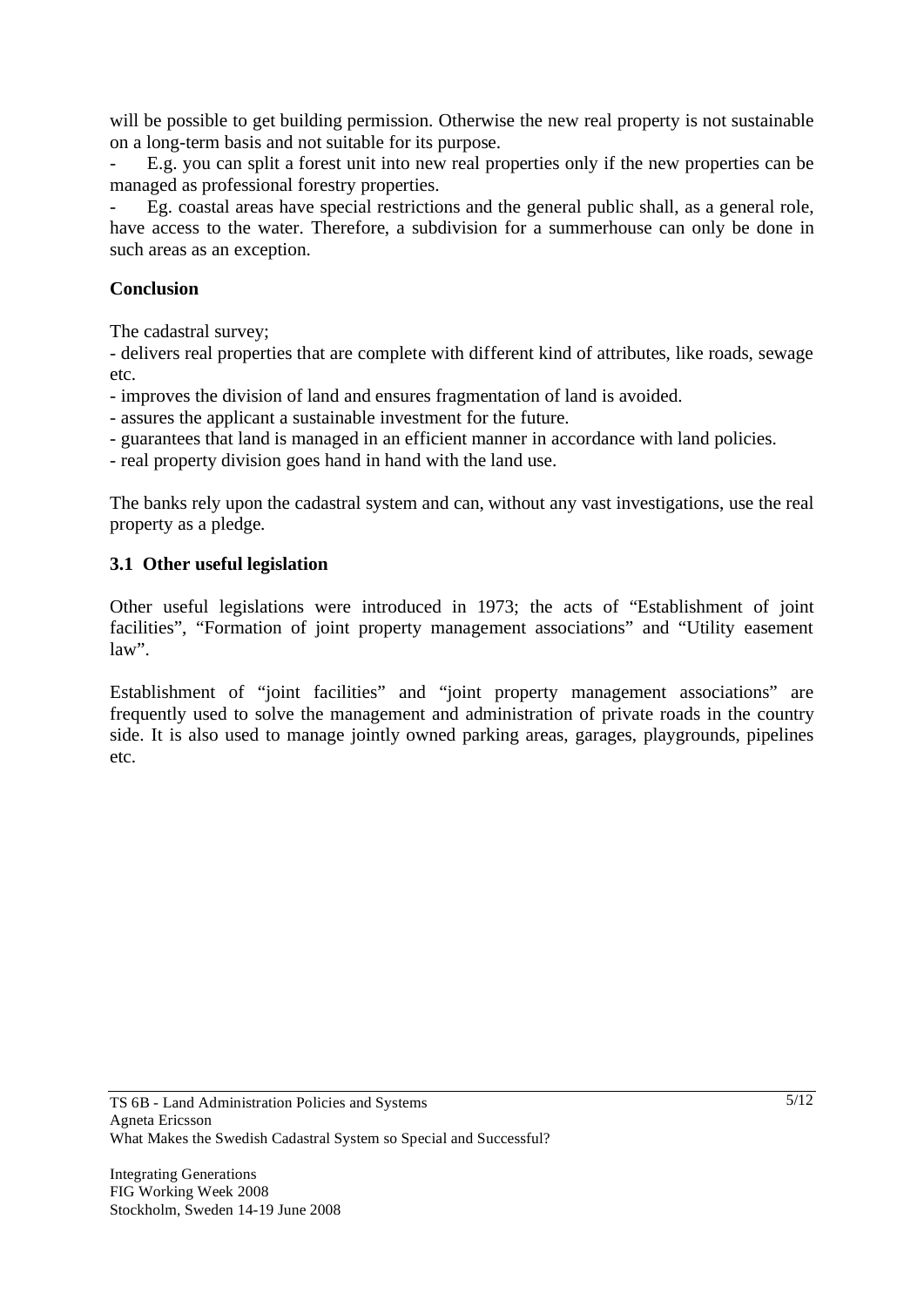

*Eg. A residential area with 35 separate units jointly owns garages and a parking place.* 

*To get a sustainable management of the area, a joint facility is established, as well as a joint property management association. In this way a juristic person is established which can make decisions about the management of the construction. There is also a possibility for the association secure bank loans.* 



According to the "Utility Easement Law" a utility easement can be created through a cadastral survey. A utility easement gives the owner of an electric pipeline access to land for constructing and managing the pipeline. The law is quite powerful and it authorises the cadastral surveyor to decide not only on a voluntary basis. The roles for economic compensation are based upon the roles of the expropriation law.

The result of the cadastral survey is entered into the Real Property register and cadastral index map.

TS 6B - Land Administration Policies and Systems Agneta Ericsson What Makes the Swedish Cadastral System so Special and Successful?

Integrating Generations FIG Working Week 2008 Stockholm, Sweden 14-19 June 2008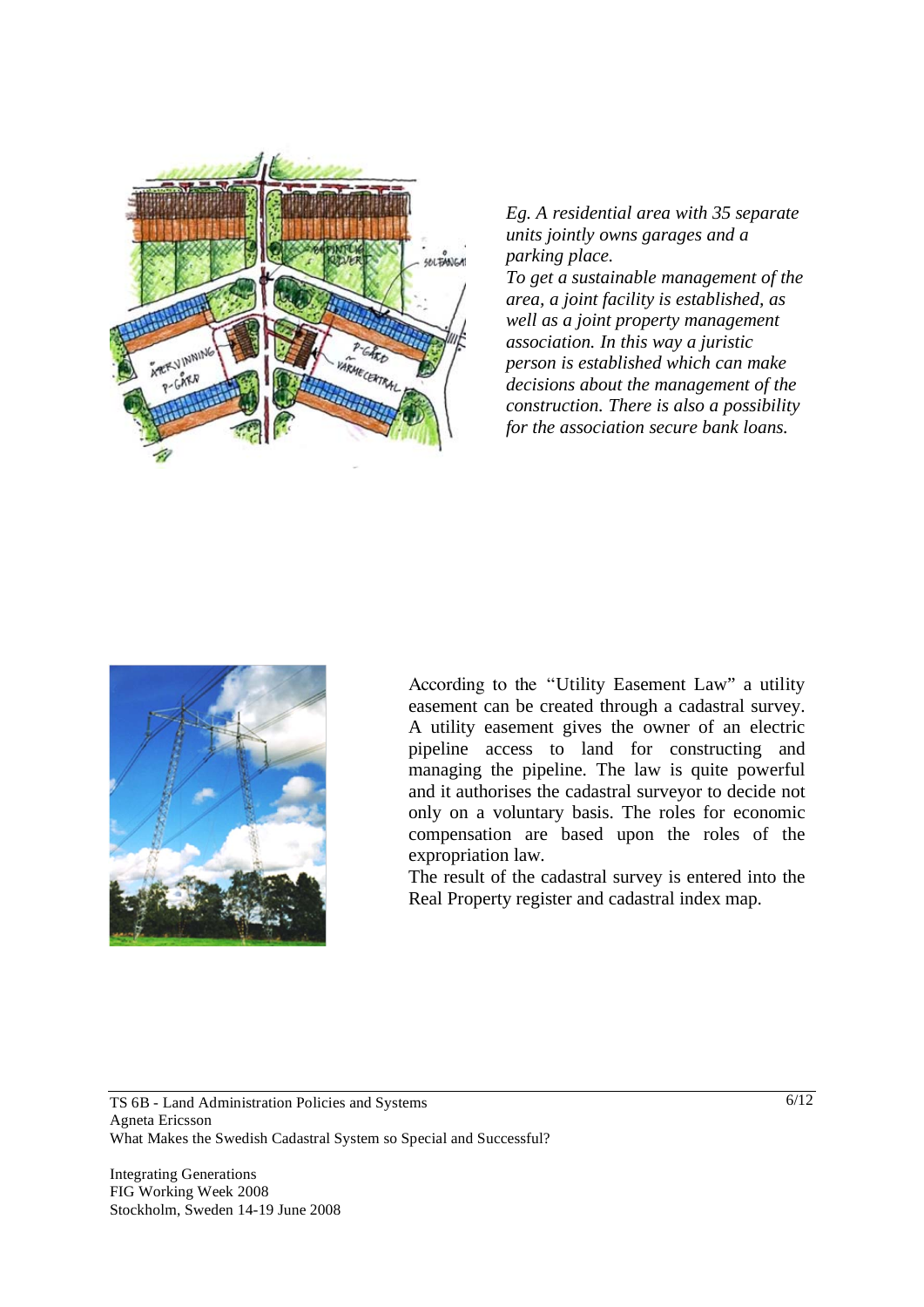

In 2004, Parliament decided to introduce the possibility to **create three-dimensional property units**, by extending the Real Property Formation Act. Joint facilities and joint property management associations are often established to solve the management of the common constructions in three dimensional property units.

There are some important restrictions in the legislation today; it is not possible to create threedimensional property units for dwelling units!

The new, non socialistic government is currently working for a change in the three-dimensional paragraphs. Next year (2009) we expect a change in the law that makes it possible to create threedimensional property units for dwelling units.

#### **3.2 Infrastructure projects**

Due to the flexibility of the legislation, the same laws can be applied in simple subdivision, comprehensive land consolidation projects and infrastructure projects. Today, the cadastral surveyor gets more and more involved in infrastructure project. Access to land for railway projects can be fulfilled efficiently compared to an expropriation case handled in court. To make the projects even more beneficial, it is important to involve the cadastral survey as early as possible in the project, since access to land can be quite time consuming. Also the projects can be handled more efficiently, if the cadastral process runs parallel with the infrastructure project as the project may use information that has been produced from the cadastral survey process.

**Conclusion**; New, sharp, unique legislation has been introduced in the cadastral field during the last 30 years and the cadastral surveyors responsibility has extended. The cadastral survey organisation has often taken different initiatives in order to achieve this.

#### **4. LAND POLICIES**

As mentioned earlier the land policies, of course, have changed through out the year. In 1970 all agriculture/farming land was protected and could not be split and a residential real property could not be larger than  $1000 \text{ m}^2$ . Today we have a new situation; the authorities encourage people to live in the countryside. One example of this change is the possibility to create so called "horse properties". A "horse property" can comprise much more than 1000 m and include agriculture land.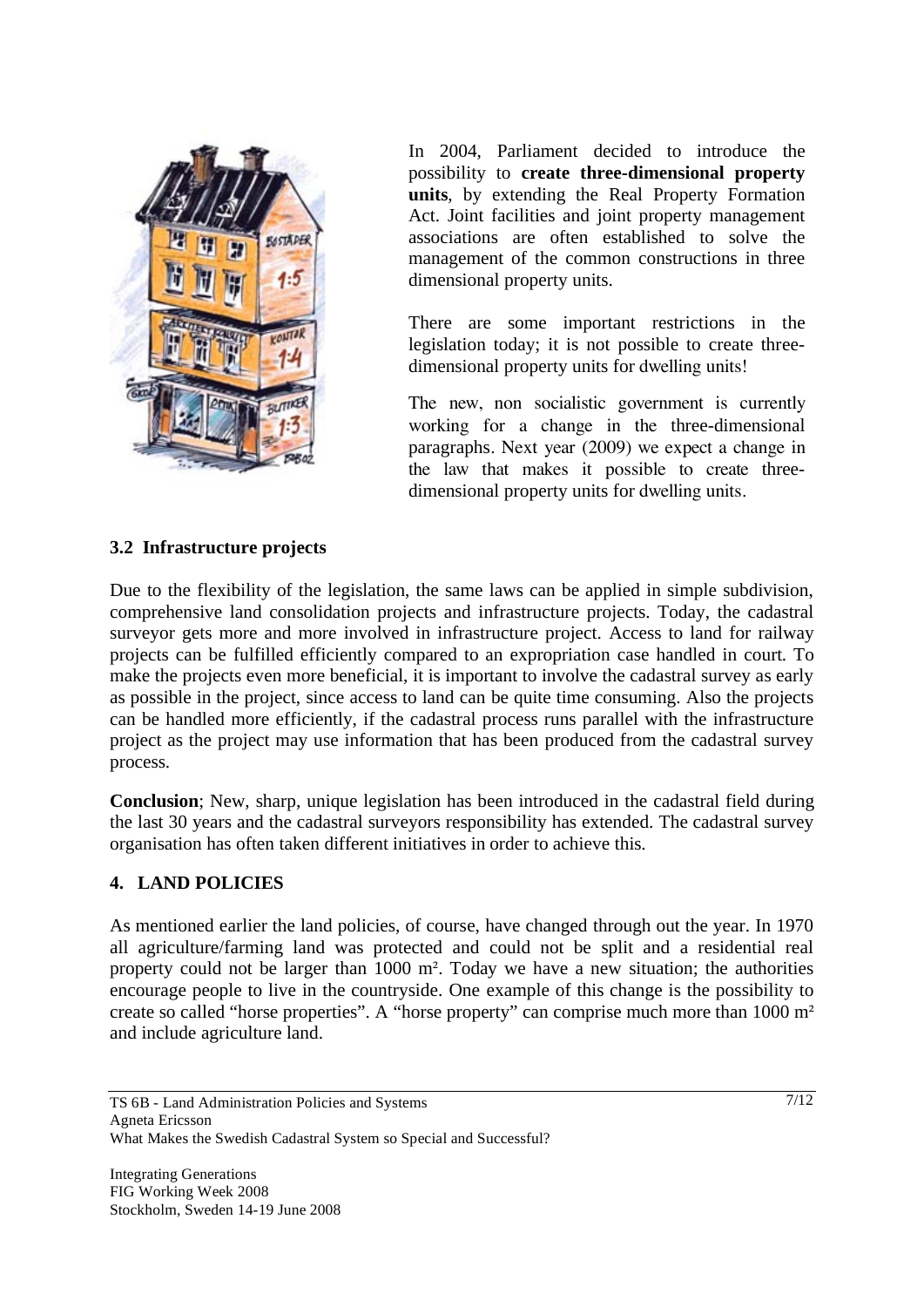

*Eg. Before the cadastral survey; One large real property consisting of agricultural and forest land.* 

*After the cadastral survey; Two separate units. One unit consists of forest land. The other real property becomes a residential real property with some agricultural land. The family living on this unit combines their ordinary jobs with raising sheep.* 



*Eg. Before the cadastral survey; one residential unit consists of 1000 m.*

*After the cadastral survey; one unit consists of 3000 m. 2000 m forest land has been merged into the residential real property.* 

*The forest area could not be managed by the forestry company in a professional manner and therefore it was possible to merge the land into the residential real property*.

**Conclusion;** Land policies have changed according to the demands of society. The productive forest areas are now protected at the same time as the people can get better conditions to remain in the country side.

TS 6B - Land Administration Policies and Systems Agneta Ericsson What Makes the Swedish Cadastral System so Special and Successful?

Integrating Generations FIG Working Week 2008 Stockholm, Sweden 14-19 June 2008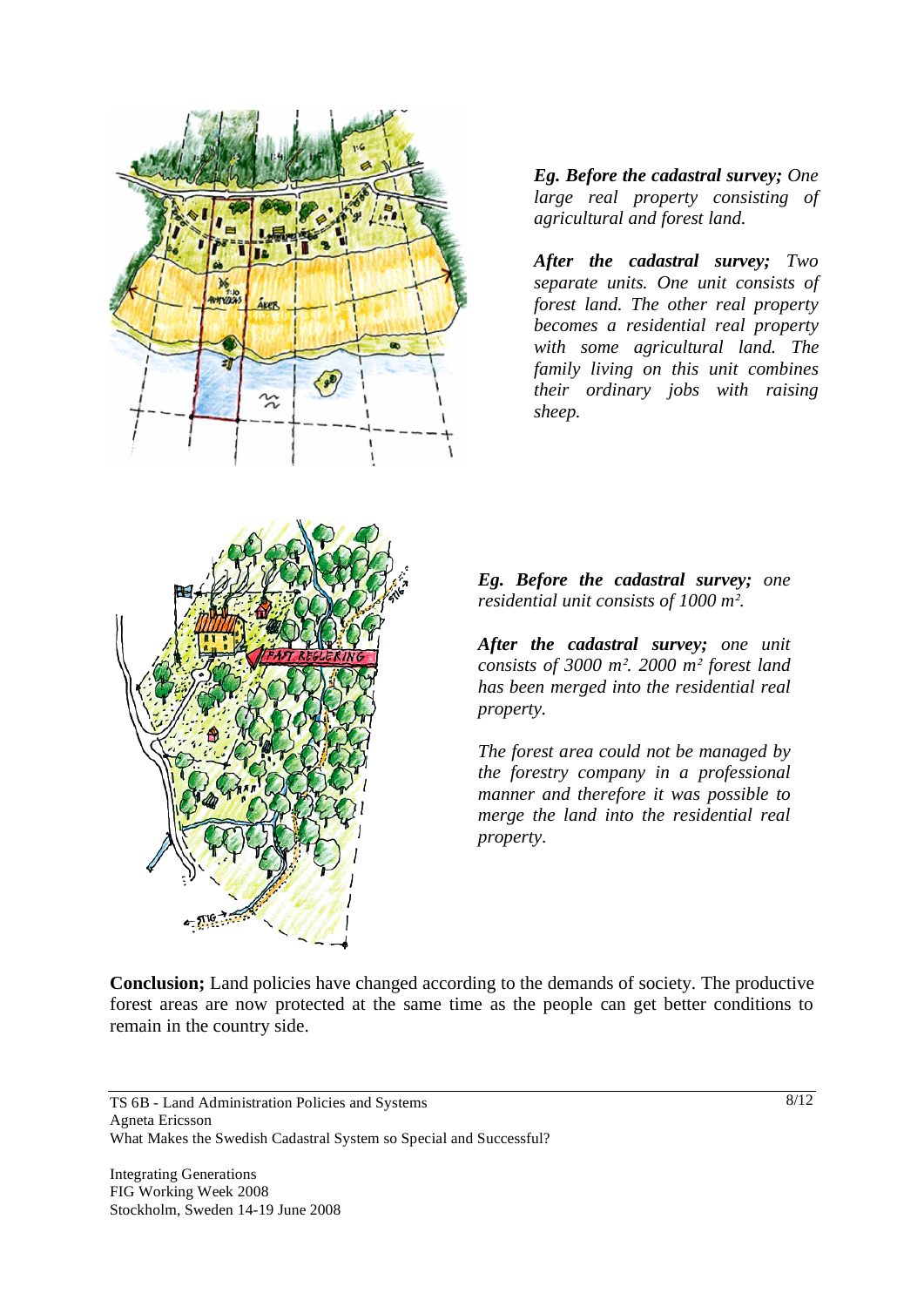## **5. THE CADASTRAL SURVEY PROCESS**

The cadastral survey can start when an application is sent to the cadastral survey office. The cadastral case may involve anything from a few concerned parties to several hundreds! The process consists of following components;



The land surveyor is responsible for the whole process and often carries out all activities himself.

#### **5.1 The cadastral surveyor as a process leader**

The Swedish cadastral surveyor has a unique role. The cadastral surveyor is authorised to make legal, economic as well as technical decisions. The decisions made by the surveyor are to be regarded as a first instance law decision. Therefore the land surveyor is employed by the state or a municipality.



The surveyor is obliged to make their own investigations. During meetings, held with all concerned parties (the applicants, neighbours etc.), the surveyor should encourage all parties to be involved in the process, aiming at finding the most beneficial solution for all (meetings are not compulsory in all cases). The surveyor must, of course, follow the intention of the laws, the land policies and regulations and he/she must consult with the municipality, the county administration board and different sector agencies like the Road Agency etc.

When all concerned parties have been heard and if the investigation shows that it is possible to implement the survey, the surveyor may decide not only about the new division of land, but also about easements, economic matters and new boundaries etc. He is also responsible to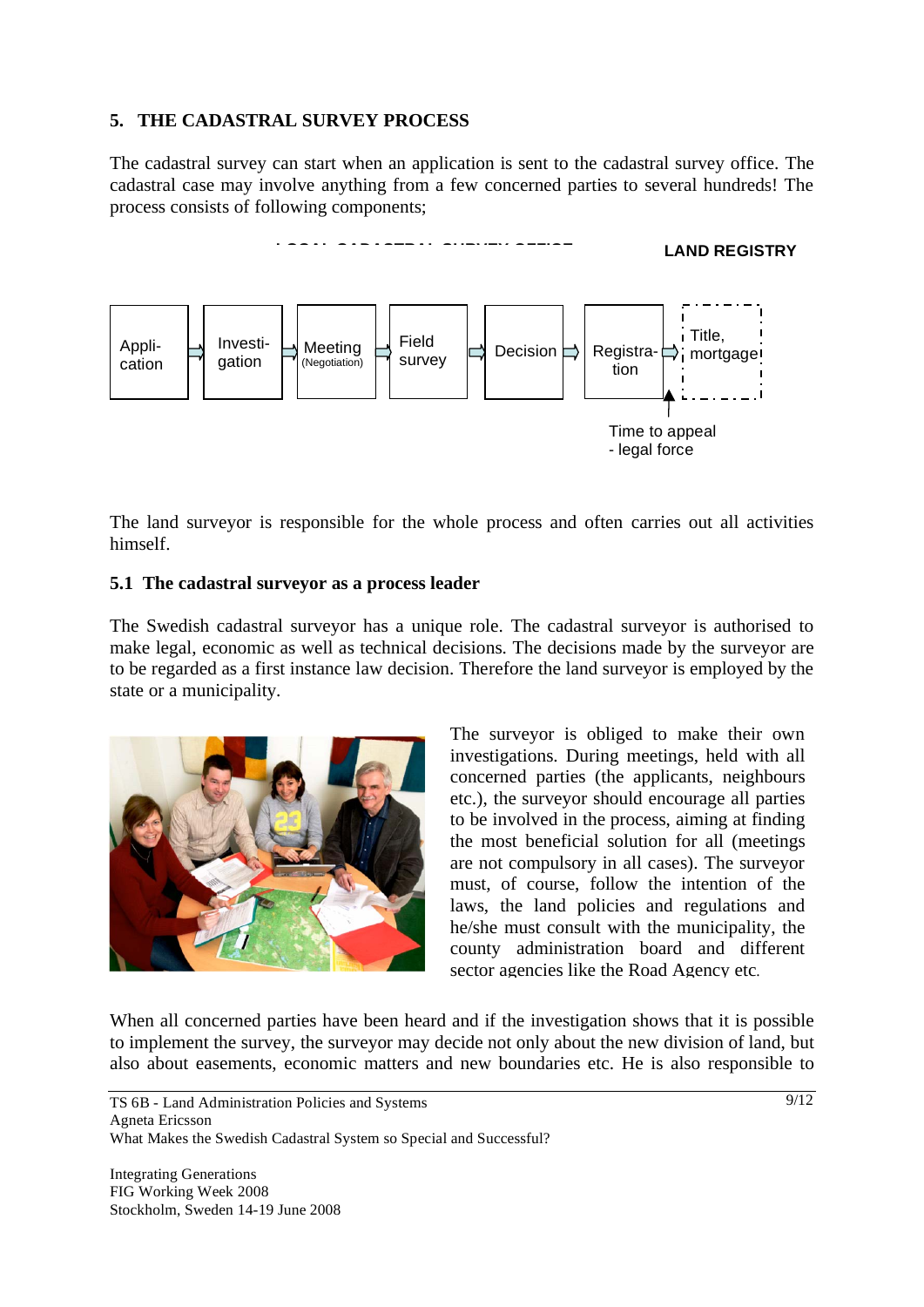secure the interests of creditors in case mortgages. He can even decide that a new sub division shall be free from mortgages (he must, of course, consider the banks interests).

The surveyor must not favour anyone; the decision must be fair. The decision must consider the need of the society as well as concerned parties. Therefore, the surveyor must be totally independent.

From the day when a decision is taken, any concerned party may complain to court within 4 weeks. If no one complains, the decisions are valid and the case is entered into the Real Property register. All decisions and maps are documented in a legal act and the applicant can get his/her own copy. The original document is filed at the county survey office. Nowadays all cadastral acts are in digital format and are therefore available via the Internet.

If the investigation shows that it is not possible to carry out the real property formation e.g. due to a plan or a regulation, the cadastral surveyor may decide to refuse the application. The applicant may appeal this decision through courts.

**Conclusion;** one organisation and one person is responsible for the whole cadastral process, including the registration into the Real Property register. This makes the cadastral process easy to understand for the interested party and alleviates the need to involve any legal experts or other consultants.

### **5.2 A cadastral survey instead of expropriation in court**

The cadastral survey is normally an efficient process to get access to land for different purposes. Compared to cases handled in court, the cadastral survey is more rapid and cost effective. In the cadastral survey process, the land surveyor plays a much more active role than the judge in the court. The land surveyor's role is to collect all information that is of importance for the current and future use of the proposed property. This compares with the process conducted by the court where investigations are conducted individually and the court only makes a decision based upon the information placed before it.

**Conclusion;** The land survey process is efficient regarding delivery time as well as cost!

## **6. THE REAL PROPERTY AND LAND REGISTER**

In 1976 the Real Property and Land Register in the county of Uppsala were integrated and converted and into digital format. Twenty years later all remaining registers in Sweden were converted. The Cadastral Index Map is also in digital form combined with topographic information. The system has been developed through out the year and today it is very comprehensive. The use of the system is extensive; more than 500 000 transactions are created per day!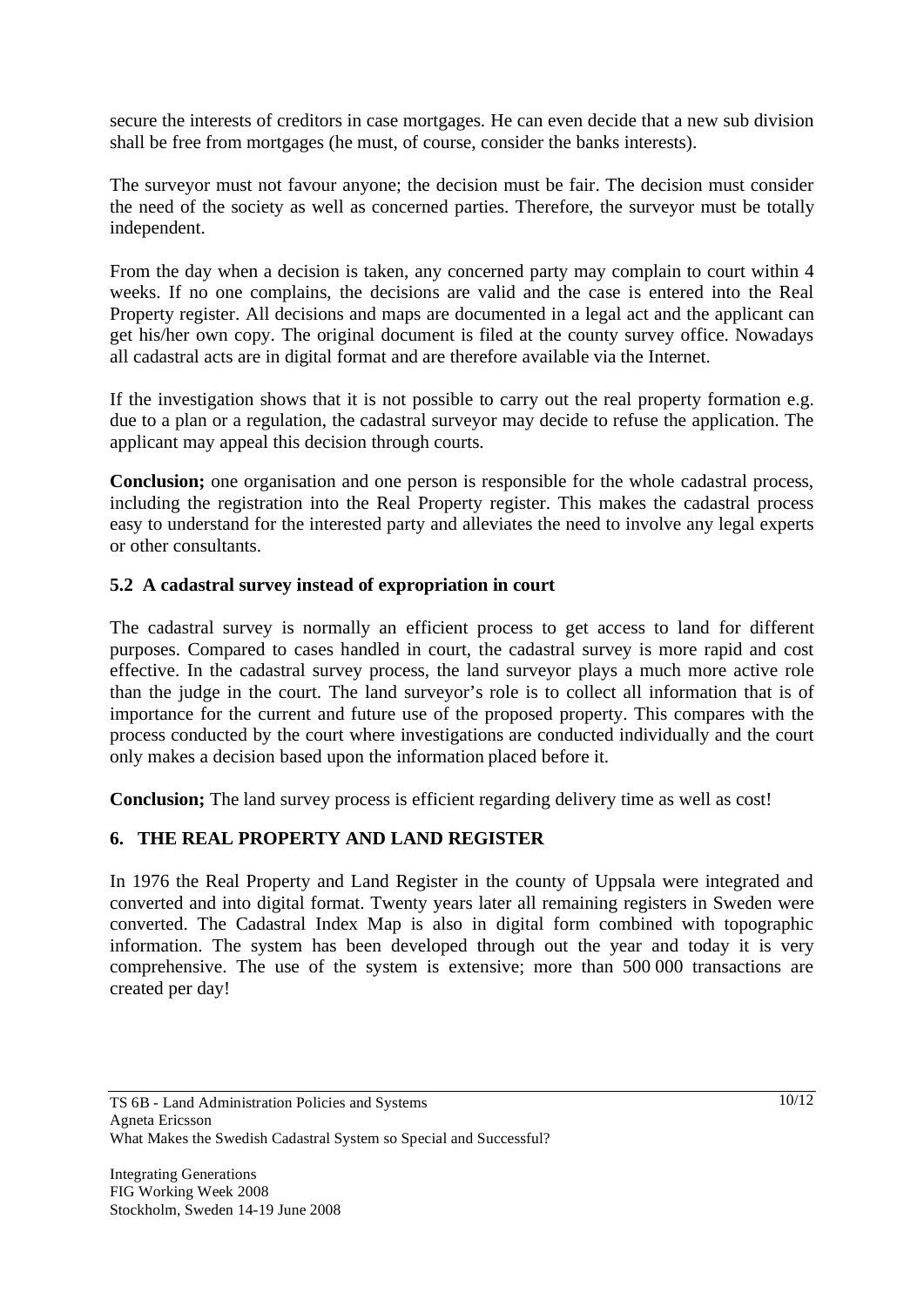

The information in the databases is continuously updated. Different organizations are involved and information is exchanged between the different organizations, like the taxation and population registers. In this way we can support the society with updated information about real property boundaries, owners (title), mortgages, addresses and taxation values of the real property etc.

Different users like banks, real property market companies and brokers can make business decisions efficiently. The banks do not need to make their own investigation, they rely upon the information in the registers which means that the land owner can get his mortgage and the real estate company can make quick business!

The information is used by physical planners at local and regional level and the data is used in different GIS applications. Today's GPS and navigation system is used frequently by professionals, such as taxi drivers and transportation companies.

**Conclusion;** The information is up to date, comprehensive, well used in the society and contributes to a well functioning market economy.